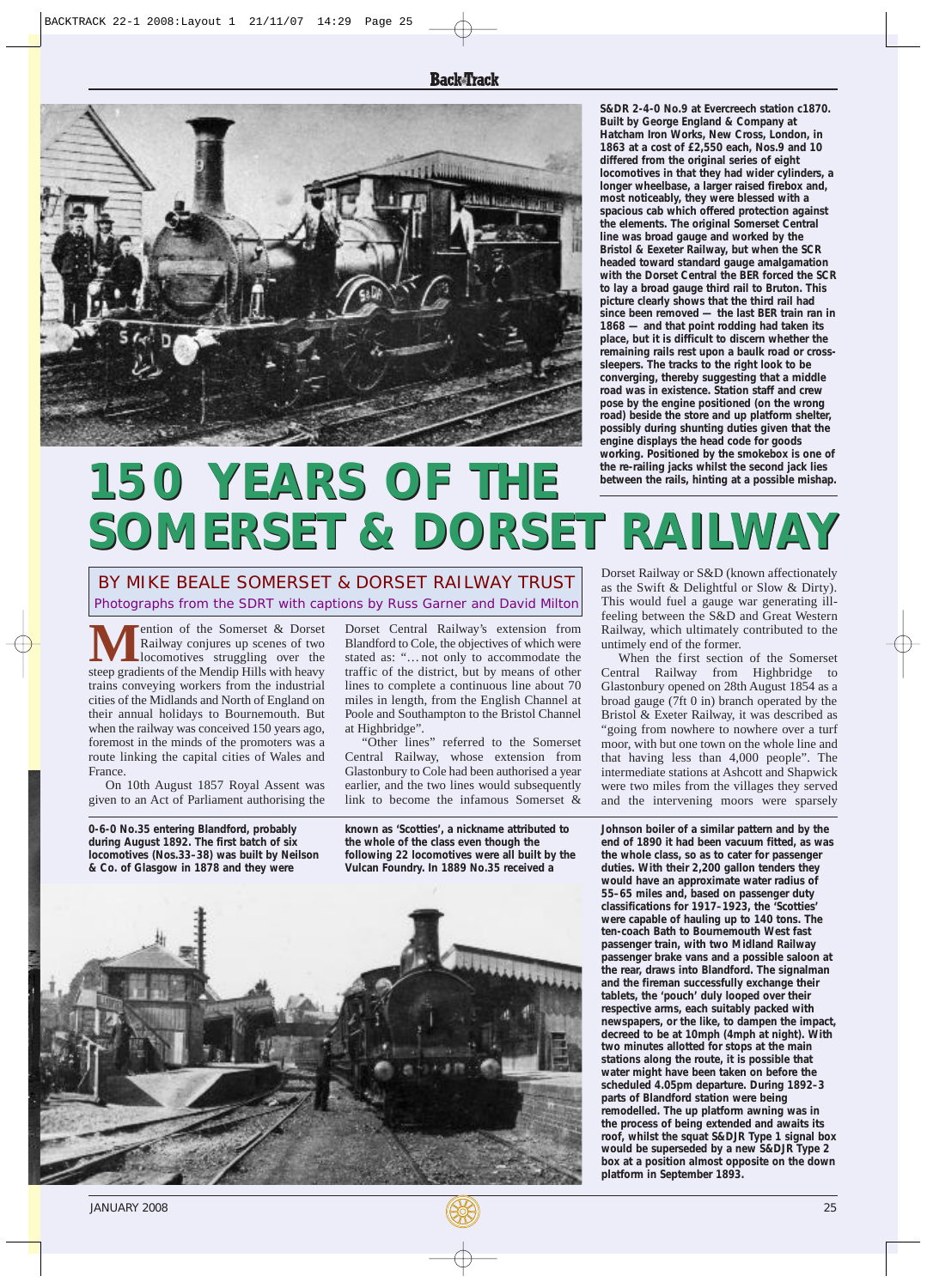**An unidentified rebuilt Fowler 0-6-0 poses beside the up platform at Blandford with station staff and a handful of passengers, whilst the shunting horse straddles the down line c1900. In 1874 six 0-6-0 goods locomotives were ordered from John Fowler & Co. of Leeds in readiness for the opening of the Bath Extension, but by the early 1890s these locomotives were working the easier gradients south of the Mendips. Apart from No.19 (rb.1888) these locomotives were rebuilt during 1892–3 using Midland Railway fittings, whilst retaining their distinctive Stirling-style cabs. Devoid of shadows, it is difficult to identify the up goods in question, but only one of three goods services would allow sufficient time for the cameraman and shunting horse to be safely manoeuvred on to the running lines, thereby depicting the Wimborne to Templecombe (Lower) through down stopping goods to enter the yard at 10.52am before having to make way for the Bournemouth to Bath fast passenger to call at 10.55, after which the through goods could safely continue its journey at 11.10am. Perched above the down platform the signal box sits upon a tall narrow brick base, which goods. Arriving at 10.43am, it allowed the**

populated. It was therefore not surprising that the directors' minutes for 7th October 1854 referred to the possibility of extensions to Burnham and Wells, which were authorised by an Act of 30th July 1855.

At a special general meeting held on 30th October 1855, the directors of the SCR proposed developments to the port of Highbridge and revealed their ultimate objective: "The connection of the Bristol and English Channels has for many years been considered to be of great importance particularly with a view to the more rapid conveyance of the produce of South Wales to the ports of the South Coast of England."

The meeting considered two alternative proposals for extension eastwards:

- 1. Through Wells (as authorised by the Act of 30th July 1855) and Shepton Mallet to the Wiltshire, Somerset & Weymouth line at Frome;
- 2. To Week Champflower (*sic*) to make a junction with the Wiltshire, Somerset & Weymouth line near Bruton.

In addition to providing a rail link to London, both plans ostensibly envisaged reaching the south coast at Southampton by way of Westbury and Salisbury, but the second alternative was specifically and significantly recorded as "having for its object an ultimate connection with the proposed line from Poole". This can only refer to the scheme for the Dorset Central Railway, whose prospectus proclaimed it as "Junction of English and Bristol Channels". The case was argued against the route from Wells to Frome on the grounds of high costs and steep gradients. Despite strong opposition from the Wells faction, the Bruton proposal carried the day and the extension from Glastonbury to Cole was authorised by an Act of 21st July 1856.

**M**eanwhile the Dorset Central Railway<br>Blandford and Poole in 1854,<br>although part of its heritage comes from the was emerging from meetings in although part of its heritage comes from the abortive South Midlands Union Railway of 1852, leaving the Midland Railway's Birmingham to Bristol line at Mangotsfield



**commands greater visibility than its 1893 predecessor, whilst allowing the goods line signal box — the signalman, Charlie Whiting, immediately south of the station complex to** was rumoured to have been in the local pub serve a military camp to the north at the time as there were no trains due — was little used after 1921 and was **10.45pm on 23rd June 1906 a lightning line to the south was doubled as far as Bailey** at the rear to pass without hindrance. At strike and subsequent fire burnt out the at the time as there were no trains due — was little used after 1921 and in its place, using the brick base, a subsequently lifted in 1928. and in its place, using the brick base, a

and following a route through Keynsham, Radstock, Holcombe, Stoke St. Michael, then close to the route ultimately followed by the S&D through Blandford to Poole. The scheme was abandoned due to considerable opposition and physical difficulties, though the preliminary survey was claimed as available in the Dorset Central's prospectus.

Despite the protests of Dorset landowners against the desecration of 'the sacred valley of the Stour', an Act of Incorporation authorising **contemporary S&DJR Type 3 signal box was rebuilt. During 1901 the station layout**

from the London & South Western Railway at Wimborne up the Stour Valley to Blandford, was obtained on 29th July 1856, eight days after the Somerset Central had obtained the Act for its Bruton extension. The directors of the Dorset Central included Sir Ivor Guest of Canford Manor, the son of an ironmaster from Dowlais, South Wales, and George Reed of Burnham, under Chairman H. D. Seymour MP, who had already become a director of the the construction of 10 miles of single line,

**Wincanton station looking north toward Cole c1900. A handful of passengers and strategically placed items of luggage await the next arrival whilst station staff pose under the platform canopy. Close to the down home signal two gangers inspect the track. By the time the station was built Wincanton already had a town gas supply and the station took advantage of it for lighting. Prior to this part of the line being doubled in 1884, the original station layout had staggered platforms where passengers crossed at rail level. When the station layout changed the up platform was lengthened and access was by the wooden lattice bridge, although station staff still used the original rail level crossing — with obvious care and under the watchful eye of the signalman — the location of the milk churns enforcing the point. During the 1920s a pre-cast concrete hut appeared on the loading dock whilst metal fencing replaced wood on the platforms, the bridge being replaced during the first half of 1937 with a Southern Railway pre-cast structure. Over the years sidings were added, culminating in the double Cow & Gate siding in 1933, which increased the number of levers in the signal box to 14. As well as milk traffic, Wincanton also handled a number of horse boxes with the opening of the racecourse in 1929, races before then being point-to-point.**



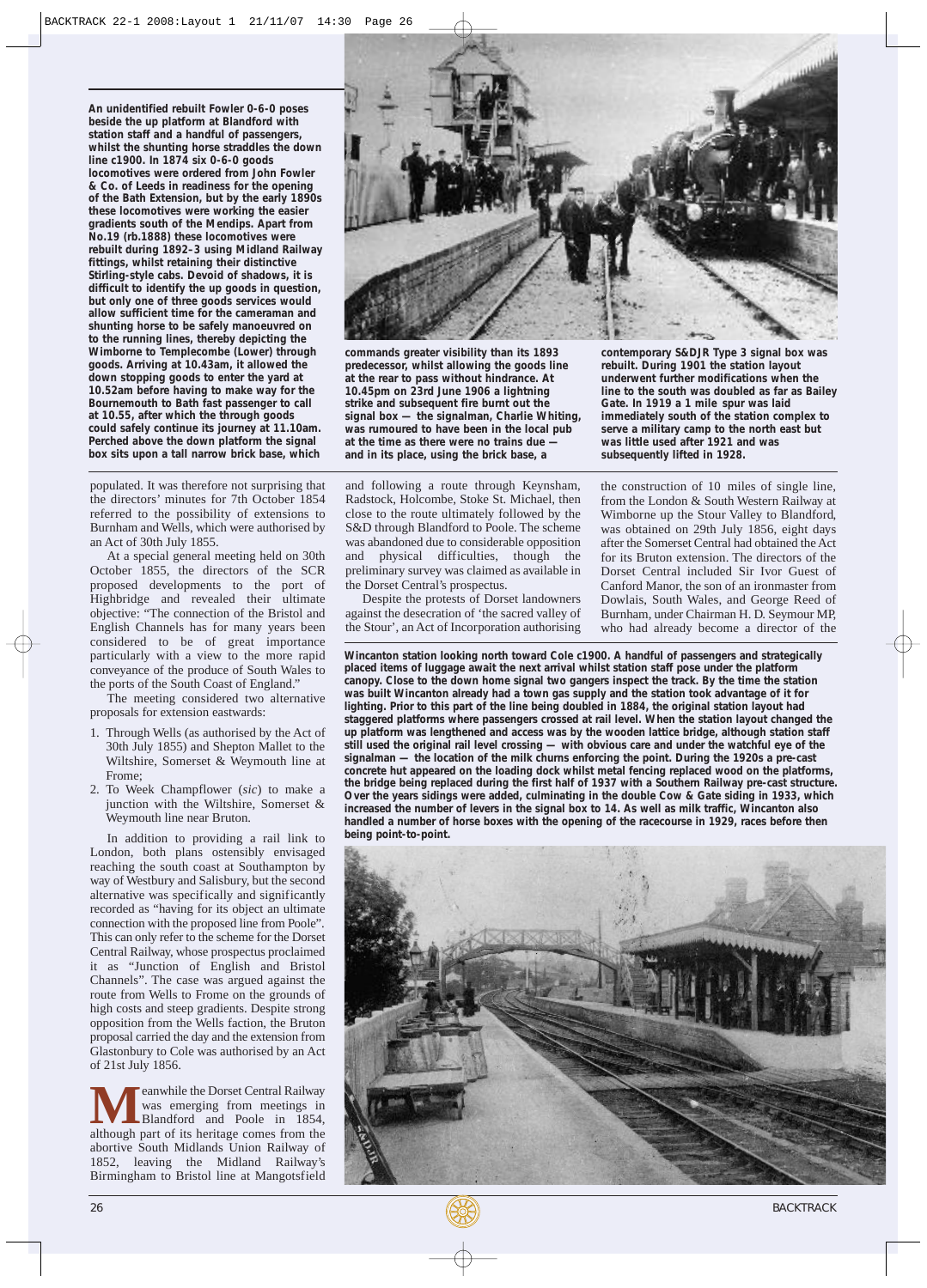## **Back**Track



Somerset Central. Also sharing a Secretary, Robert A. Read, an Engineer, Charles Gregory, solicitors and London offices, and publishing half-yearly reports which were identical in format, the Somerset Central and Dorset Central were clearly hand-in-glove from the outset. The Dorset Central was planned as a importance to the ultimate fate of the two companies. standard gauge (4ft 8 ins) line, a factor of great

The 'gauge war', at its height at that time, resulted from the controversy sparked by Brunel building the Great Western Railway to the broad gauge. The Gauge Act of 1846 limited the building of new broad gauge lines to the Great Western sphere of influence which included the Somerset Central Railway by virtue of it being a branch from the broad gauge Bristol & Exeter. The writing was clearly on the wall for the broad gauge, but the Great Western and Bristol & Exeter were reluctant to accept this and expended tremendous energy in defending their gauge and attempting to block invasions of their territory by standard gauge concerns, adding additional bite to normal competition between companies in the same area. The association of the Somerset Central with the Dorset Central was therefore bound to evoke the gauge controversy.

The cutting of the first sod of the Dorset Central on 13th November 1856 was described by *The Illustrated London News* as follows: "On Thursday, the 13th inst the first turf of the Dorset Central Railway was cut at Blandford St. Mary, by the Lady of Sir John James Smith, Bart, of the Down House, in the presence of a vast concourse of people from the surrounding district, graced by a brilliant array of rank and fashion.

"The first section of this railway already sanctioned by Parliament is the South Western railway at Wimborne to Blandford, and it is proposed in the coming session of Parliament to apply for powers to extend the line through the vale of Blackmore, to join at Bruton the authorised extension of the Somerset Central Railway, and thus establish a direct communication between South Wales and the Bristol Channel on the one hand and the whole

**Rebuilt small Johnson 4-4-0 No.68 approaches Platform 1 at Bournemouth West with a stopping passenger on Monday 28th March 1910. Built at Derby for the S&DJR in January 1896, the small (5ft 9ins coupled wheels) 4-4-0 was rebuilt in May 1908 when it received a shortened Johnson 'H' pattern boiler (so as to cater for the smaller design) albeit with the Deeley vertical tube layout, Ramsbottom safety valves, the dome placed well forward, a flowerpot chimney with capuchon and Johnson's final pattern smokebox door with wheel and polished strap hinges. The frames were also lengthened at the rear, which accommodated a cab that was a hybrid of Johnson-Deeley design. The tender also underwent modification, having its capacity increased to 2,600 gallons, whereas the provision of coal rails may have occurred just before possibly when the change to a simplified Deeley-style livery took place from late 1906. The leading five vehicles were a typical sixwheel S&DJR main line 'set' (van, third, first, third, van) to which a Midland Railway bogie composite and six-wheel van from Derby were attached at the rear, forming the 1.25pm service from Bath which arrived at 5.47pm. The appearance of six-wheel 'sets' on the main line diminished during the lead-up to World War I by which time the S&DJR had built eleven bogie 'sets' (brake third, composite, composite, six-wheel van), all being of non-corridor design; nevertheless, the old six-wheelers could still be pressed into service when circumstances dictated.**

of the South Coast and the English Channel on the other.

"From an early hour in the morning the town of Blandford had all the appearance of a fete day — carriages of all descriptions, from the barouche and four — to the market cart, brought in their load of holidaymakers, and at noon the Corporation of Blandford received Lady Smith, the High Sheriff of the county, and several of the nobility and gentry; the Mayors and Corporations of Poole and Glastonbury, the directors and officers of the Dorset Central and Somerset Central Railway.

These all formed in procession, headed by the local schools and benefit societies with banners, navvies bearing spades and picks, and two wheeling in barrows barrels of strong beer.

"The field of operations was very tastefully decorated under the direction of Mr. M. K. Welsh of Poole, with banners, triumphal arches etc.

"The barrow is of polished mahogany, with bunches of corn and poppies carved on the panels and the handles carved as Indian corn. The blade of the spade is of polished steel, the ornamentation is very beautiful and the handle of tulip wood, carved with ivy leaves.

"Lady Smith cut the turf in a most businesslike manner and caused great admiration in the minds of the navvies when she tipped the barrow, turned round between the handles and drew the barrow back behind her along the planks.

"Three hundred of the company afterwards sat down to an excellent 'dejeneur à la fourchete' in the Assembly Rooms, supplied by Mr. Eyres of the Crown Inn."

The wheelbarrow and spade used were presented by the contractor, Charles Waring, and can be seen on display in the museum of the Somerset & Dorset Railway Trust at Washford, West Somerset. The expenses of the ceremony amounted to £224 13s 2d, including £71 for wine, a tidy sum in view of the company's uncertain financial prospects.

The Dorset Central had already set its sights on higher things, its new Act of 10th August 1857 authorising the building of an extension to meet the Somerset Central at Bruton to complete the Channel to Channel link. No such link could materialise so long as there was a difference in gauge, but at its own general meeting of 28th February 1857 the Somerset Central had already announced its intention of laying standard gauge in anticipation of the link-up and this was authorised by an Act of 1st August 1859. It then realised that a complete conversion to standard gauge would save £30,000 on the cost for providing mixed gauge, so it approached Parliament with a Bill to abandon the broad gauge in addition to extending the time to complete the Glastonbury –Bruton extension. But it was not to be so easy to shake off the broad gauge connection: Parliamentary opposition by the broad gauge parties resulted in modifications to the Somerset Central's Act, which received

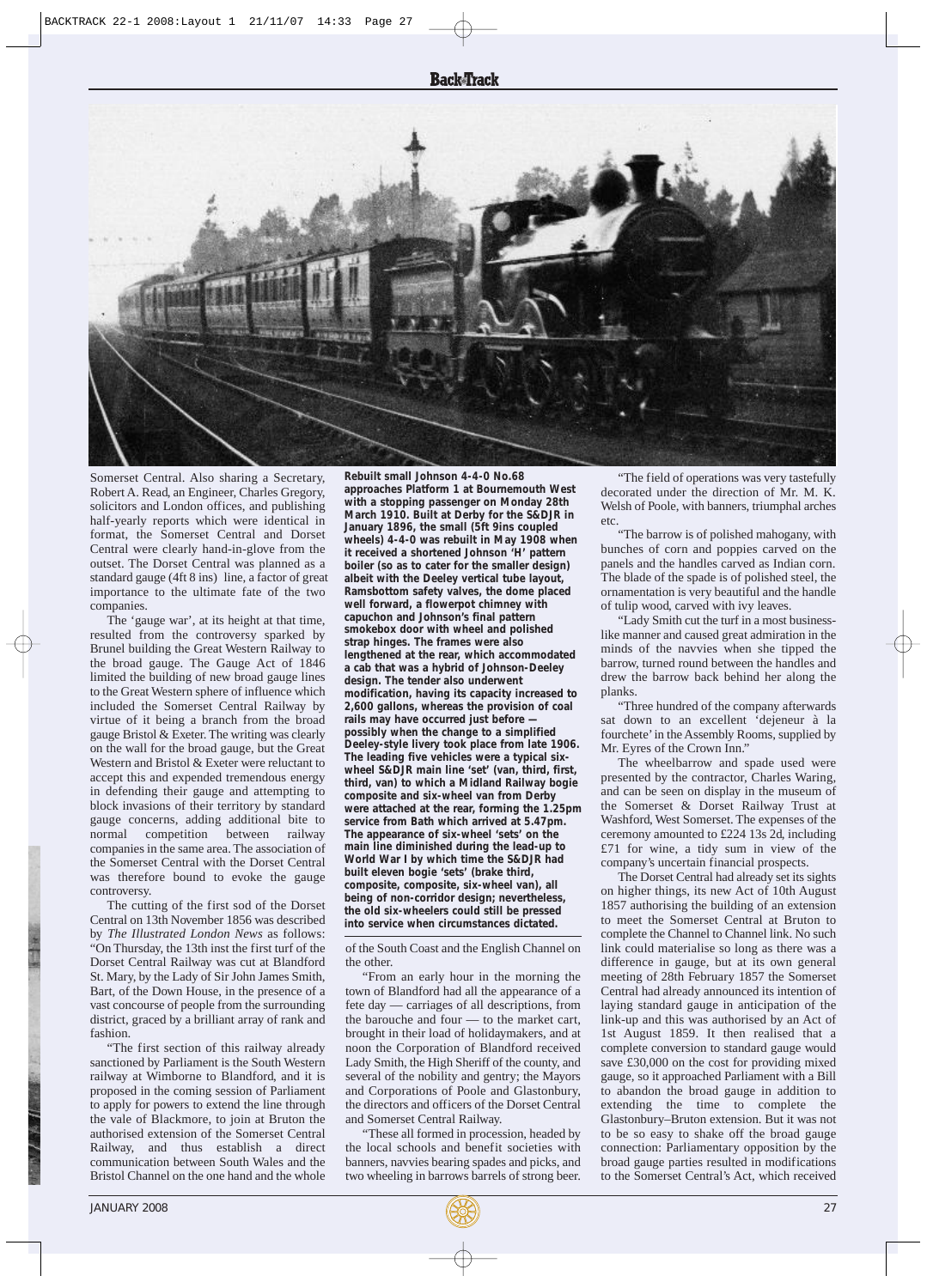

**Rebuilt small Johnson 4-4-0 No.18 passes the carriage sidings on its descent towards Bournemouth West with a through passenger on Saturday 31st May 1913. No.18 was one of the four original small 4-4-0 locomotives to be built by Derby for the S&DJR, arriving in May 1891. They immediately took on the heavier passenger workings which had been previously entrusted to the thirteen 0-4-4T locomotives, subsequent Derby deliveries relegating the latter to local and branch lines**

Royal Assent in July 1861, stipulating that mixed gauge must be laid on the Bruton extension and the connection with the broad gauge Wiltshire, Somerset & Weymouth line near Bruton must be built as originally authorised. Throughout the negotiations, the Bristol & Exeter directors showed a most kind and neighbourly spirit, but had every reason to feel aggrieved by the Somerset Central's complete change of front over the Bruton extension and its barefaced attempt to sever the broad gauge connection.

The Somerset Central's Burnham branch had been passed by the Government inspector on 22nd August 1857, but difficulties were being experienced in forming a cut to admit coastal steamers to lie by the causeway and a new landing slip was opened for public traffic with the Burnham branch on 3rd May 1858. Wells, with a population of about 7,500, had shown enthusiastic support for the extension from Glastonbury at a public meeting in 1852. Disappointment followed when the 1855 Act provided only for a branch instead of the through line to Frome and the 1856 Act bypassed the city. There was reluctance to subscribe to the Somerset Central's extension and the inhabitants began to look towards the East Somerset Railway and encouraged it to add a Wells extension, which was authorised on 27th July 1857. This threat brought further pressure on the directors of the Somerset Central to complete the branch before its powers lapsed. The formal opening took place on 3rd March 1859, followed by a Board of Trade inspection and the opening to the public on 15th March.

**The first section of the Dorset Central**<br>
from Wimborne to Blandford opened<br>
on 1st November 1860 and was worked<br>
by the LSWR under a five-vear agreement. An from Wimborne to Blandford opened by the LSWR under a five-year agreement. An **duties. No.18 was first rebuilt in December 1904, surprisingly with a similar sized boiler, before being rebuilt again in June 1911, this time with the shortened 'H' boiler and fittings as per No.68 albeit with the Johnson horizontal tube layout. The term 'through passenger' for this particular service may be misleading as S&DJR carriages regularly worked into Bristol at both St. Philips and Clifton Down, usually having an additional Midland Railway carriage attached, as in this**

extension of time was obtained for the completion of the Blandford to Bruton section, with priority given to Templecombe to Bruton. Work on the Somerset Central's Glastonbury– Bruton extension commenced in May 1859, after the Wells branch had been completed. The contractor, Rigby, had 470 men and 50 horses at work, which increased to 600 men and 70 horses by February 1860. Work was held up by bad weather, a serious slip on Pylle bank and the requirement to lay a third rail to provide mixed gauge. In addition a new station and workshops were required at Highbridge, offices provided at Glastonbury, new staff to be trained and above all a considerable quantity **instance. On this occasion the train had departed Bristol St. Philips at 11.18am and arrived at Bath at 12.07pm, subsequently departing at 12.14. A noteworthy feature about the S&DJR 'set' is not so much the mixed nature of vehicles but the appearance of bogie composite No.37; the first bogie vehicle constructed by the S&DJR in 1898 and the only one with an arc roof. In the background is the S&DJR locomotive shed located within the Branksome triangle.**

of standard gauge locomotives and rolling stock had to be purchased and paid for. The Bruton to Templecombe section was ready for use by November 1861, but it was not until 18th January 1862 that the formal opening from Glastonbury to Templecombe took place and public traffic over the complete standard gauge railway from Burnham to Templecombe began on 3rd February 1862.

In February 1861 the Somerset Central directors were stressing the mutual advantages of the two companies being worked as one and by August they were strongly in favour of amalgamation to secure unity of action and economy in management. A special general

**Rebuilt small Johnson 4-4-0 No.67 entering the south eastern throat of the Branksome triangle on Saturday 31st May 1913. No.67 shared the same details as No.68 apart from being rebuilt in October 1907 with the Johnson tube layout and having its Ramsbottom safety valve enclosed, the casing being painted and lined thereby making it unique amongst the other small Johnson class. The appearance of five S&DJR bogie carriages is a rarity, so had the 5.45pm stopping passenger for Bath suddenly become popular?** 



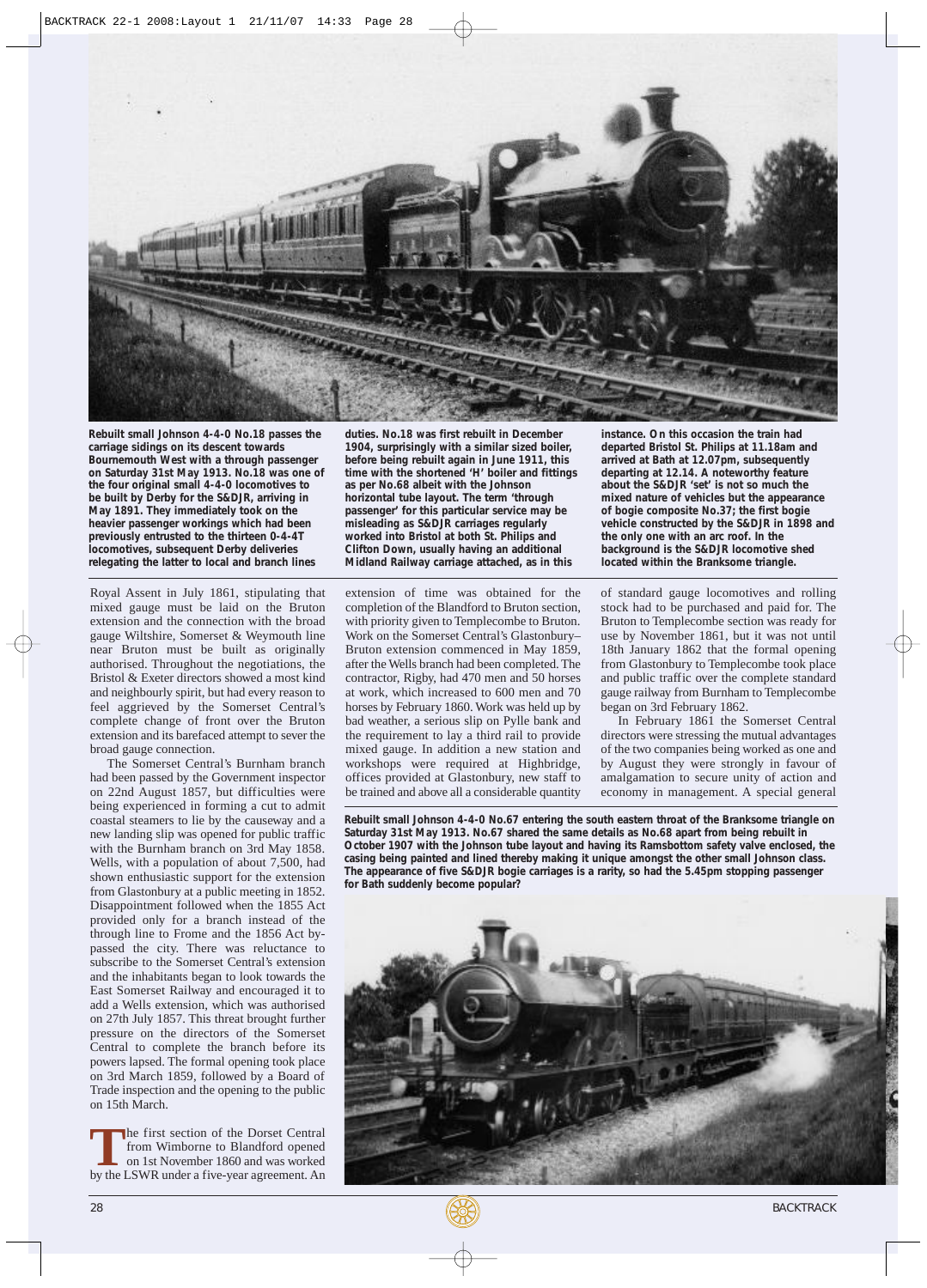

**Rebuilt small Johnson 4-4-0 No.68 simmers at Platform 4 at Bournemouth West on Saturday passed whereupon it has acquired steps forward of the coupled wheels, whilst the the smokebox door. The service in question is not known and the time of day is not discernable, but the attachment of an S&DJR milk van on such a lengthy train is unusual, unless it was doubling as a luggage van. No.68 would be working hard as its permitted hauling capacity (as at 31st December 1917) was 170 tons. The previous weekend, including Sunday, had been extremely busy countrywide with (Cook's) excursion traffic, as detachments or as whole trains, from all parts of Britain emanating from the following company lines: G&SWR (Kilmarnock), HBR, LNWR, LSWR, LYR, MR, NER, NSR and the Severn & Wye. Most, if not all, would have arrived at Bath in Midland Railway carriages and for the journey south the S&DJR would have supplemented services with its own stock. Empty carriages would have been marshalled at Bournemouth and/or returned to Bath (empty trains not to exceed eighteen carriages). The assortment of goods vehicles in the yard to the left includes a conflat that is sadly illegible. Note the litter between the tracks. 9th August 1913. For No.68 three years have upper lamp iron has moved down to the top of August Bank Holiday traffic. Bournemouth saw**

meeting on 9th May 1862 approved the Bill for Amalgamation. The Dorset Central directors also approved the proposal for amalgamation in August 1861 and met the Somerset Central directors in July 1862 at the Westminster Palace Hotel before their final board meeting on 31st July 1862. The Bill for Amalgamation received Royal Assent on 7th August to take effect from 1st September 1862 when the Somerset & Dorset Railway was born. The final link in the chain was completed on 31st August 1863 with the opening between Templecombe and Blandford and the company, by virtue of running powers to Hamworthy, controlled a railway stretching between the Bristol and English Channels and, with the inclusion of its shipping services, from Cardiff to Cherbourg, with connections to Paris.

Traffic was not heavy because much of the route only served scattered rural communities, while Burnham was found incapable of being transformed into a major port without considerable expenditure. Even so, receipts exceeded the working expenses and the financial position would have been tolerable had it not been for the excessive debts from equipping the line. A further traffic outlet was essential and the S&D initially hoped to reach Bristol by virtue of the Bristol & Exeter laying a standard gauge rail. However, this did not materialise and the S&D was forced to construct its own route north. In 1874 an extension was opened from Evercreech Junction to Bath, linking the standard gauge Midland and London & South Western Railways with a line which passed through the territory of their broad gauge rival, the Great Western. However, the extension to Bath drained the S&D finances so that it was not able to cope with the rapid increase in traffic generated and in 1875 the line was leased jointly to the MR and LSWR, becoming the Somerset & Dorset Joint Railway and causing further irritation to the GWR.

The line from Bath to Bournemouth rapidly developed as a main through route from the north and led to the growth of Bournemouth as a holiday resort, the original Somerset Central route reverting to "going from nowhere to

**Vulcan Foundry 2-4-0 liveried as S&D No.23. The locomotive was one of a batch of six ordered in 1866. In practice only two were taken into S&D stock because of financial problems; the other four were finally sold by Vulcan to the Alsace-Lorraine Railway.** (Pendragon Collection)